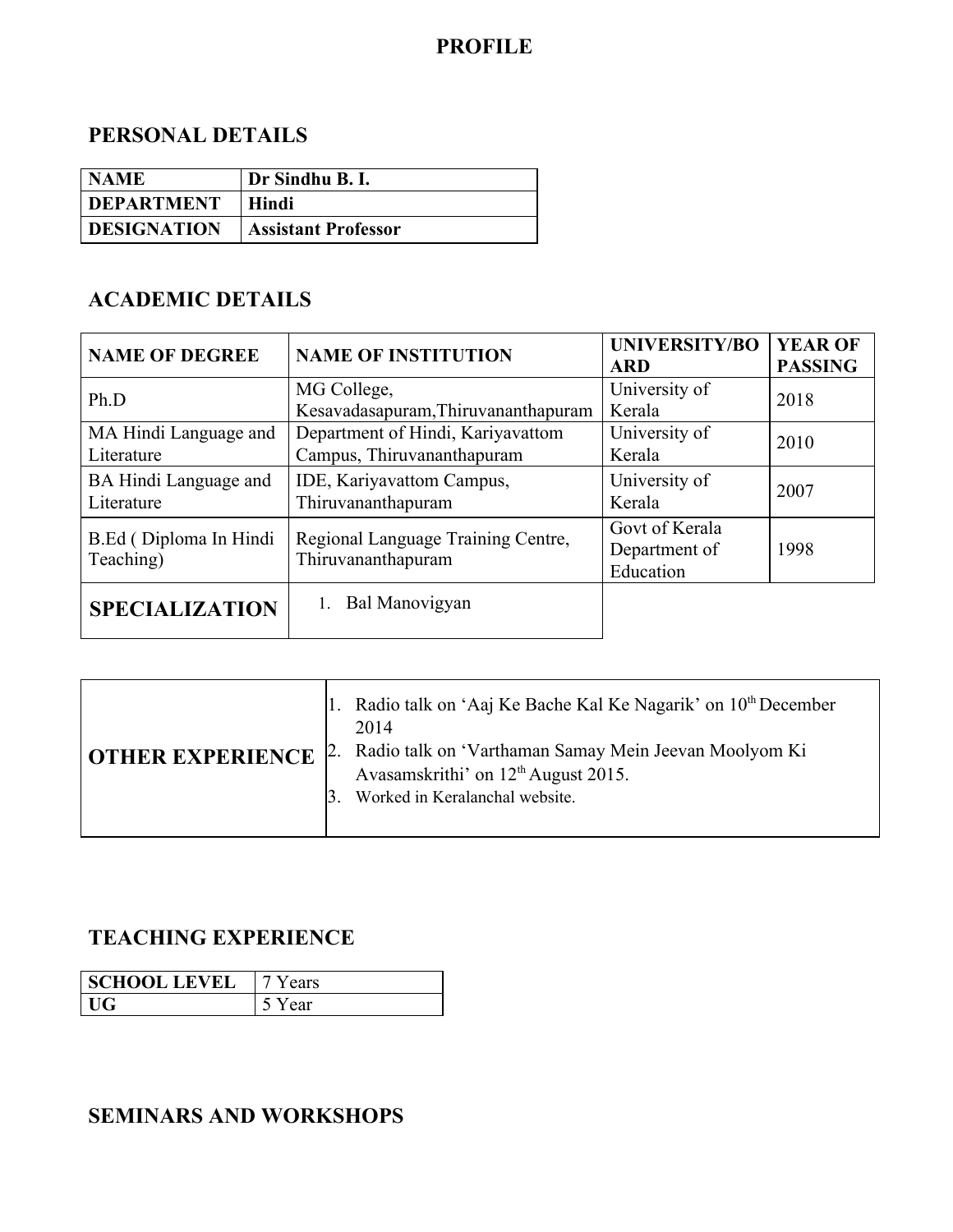| <b>NAME OF SEMINAR/WORKSHOP</b>                                                        | <b>ORGANISED BY</b>                                                                                                                                               | <b>PRESENTED ON</b>                                                                                                               |
|----------------------------------------------------------------------------------------|-------------------------------------------------------------------------------------------------------------------------------------------------------------------|-----------------------------------------------------------------------------------------------------------------------------------|
| <b>KAAS - 2013</b>                                                                     | Sree Ayyappa College for Women &<br>Kanyakumari Academy Of Arts and<br>Science (International Conference 2<br>days September 20, 21)                              | Mannubhandari ka upanyas<br>'Apka Bandi Ka<br>Balmanovigyan                                                                       |
| <b>KAAS</b> - 2014                                                                     | Sree Ayyappa College for Women &<br>Kanyakumari Academy Of Arts and<br>Science(International Conference 2<br>days August 22, 23)                                  | Krishna Baldevvaid gi ke<br>upanyas 'Uska Bachpan'<br>mein Balmanovigyan.                                                         |
| SVASH - 2014 (International Seminar)                                                   | Vivekananda Cultural Institute<br>(26/4/2014)                                                                                                                     | Satothari Hindi upanyasoom<br>mein Shaishava Kaaleen<br>Prabhav.                                                                  |
| Keral Hindi Sahitya Academy                                                            | Manav Sandhan Vikas Manthralay<br>Thadha Keral Sarkar Ke Sanskrithi<br>Vibhag (14/7/2013)                                                                         | Samay Sacheth kavi<br>Raveendra Nath Tagore<br>chayavad ke prerak guru                                                            |
| Ekkisveem Shadi Ke Kadha Sahitya                                                       | Government Of Kerala Sponsored<br>One-Day National Seminar<br>KNM Govt. Arts and Science College<br>Kanjiramkulam (19/3/2014)                                     | Ekkisveem Shadi Ke<br>Upanyas 'Akhiri Kalam'<br>mein vycharikatha                                                                 |
| Indian Culture in Indian Cinema (UGC)                                                  | Department of Hindi Mahatma Gandhi<br>College in Co-Ordination with Kerala<br>Hindi Sahitya Academy (25,26/9/2014)                                                | Bharatheeya Sanskrithi Ka<br>Prabhav Hindi ki<br>Balmanovigyanic Cinema<br>mein                                                   |
| Samakaleen Hindi Sahitya -<br>Vaishvikaran Ke Sanderbh Mein (2<br>days) (UGC)          | Department of Hindi<br>Kuriakose Elias College Mannanam,<br>Kottayam (10,11/11/2014)                                                                              | Vaishveekaran Ka Prabhav<br>Samakaleen Upanyasom<br>Mein: Ek chanki                                                               |
| Women Empowerment In The Prose<br>And Fiction Of Hindi Women Writers (2<br>days) (UGC) | Department of Hindi<br>Govt College Kariavattom, TVM<br>(20, 21/11/2014)                                                                                          | Samakaleen Hindi<br>Sthreepaksh upanyasom<br>mein Sthree Shaktheekaran                                                            |
| Seminar On Media Vimarsh (2 days)                                                      | Department of Hindi<br>Govt College for Women, TVM<br>(2,3/12/2014)                                                                                               | Media Our Hindi Sahitya Ke<br>Sambandhom Ke<br>Moolyankan                                                                         |
| Sattothar Hindi Kadha Sahithya Mein<br>Mahila Lekhan                                   | Central Hindi Directorate, Ministry<br>Of Human Resource Development,<br>Govt. Of India, Kerala Hindi Prachar<br>Sabha - TVM (31/3/2015)                          | Surya Bala Ki Kahaniyom Ka<br>Samanya Adhyayan                                                                                    |
| Assiyothar Hindi Sahithya Mein<br>Mahila Lekhan                                        | Joint Auspices of Central Hindi<br>Directorate Ministry of Human<br>Resource Development - Govt. of<br>India, Kerala Hindi Prachar Sabha -<br>TVM (30,31/12/2015) | Samakaleen Mahila Natak<br>Karom Ka Ek Chotta Sa<br>Parichay                                                                      |
| <b>Challenges Faced by Contemporary</b><br>Hindi Literature                            | Department of Hindi<br>Kuriakose Elias College Mannanam,<br>Kottayam (20/12/2016)                                                                                 | Asmitha Ki Thalash<br>Samakaaleen Hindi Dalith<br>Kavitha Mein                                                                    |
| Samakaleen Hindi Sahitya Ke<br>Sanskrithik Pahlu (2days)                               | Department of Hindi<br>Maharaja's College, Ernakulam<br>(21/12/2016)                                                                                              | Samakaleen Hindi Upanyas<br>"Paav Thale Ki Doob Mein<br>Chithrith Aadivaasi Jeevan<br>Sangarsh Aur Parivarthan Ki<br>Chunoutiyan" |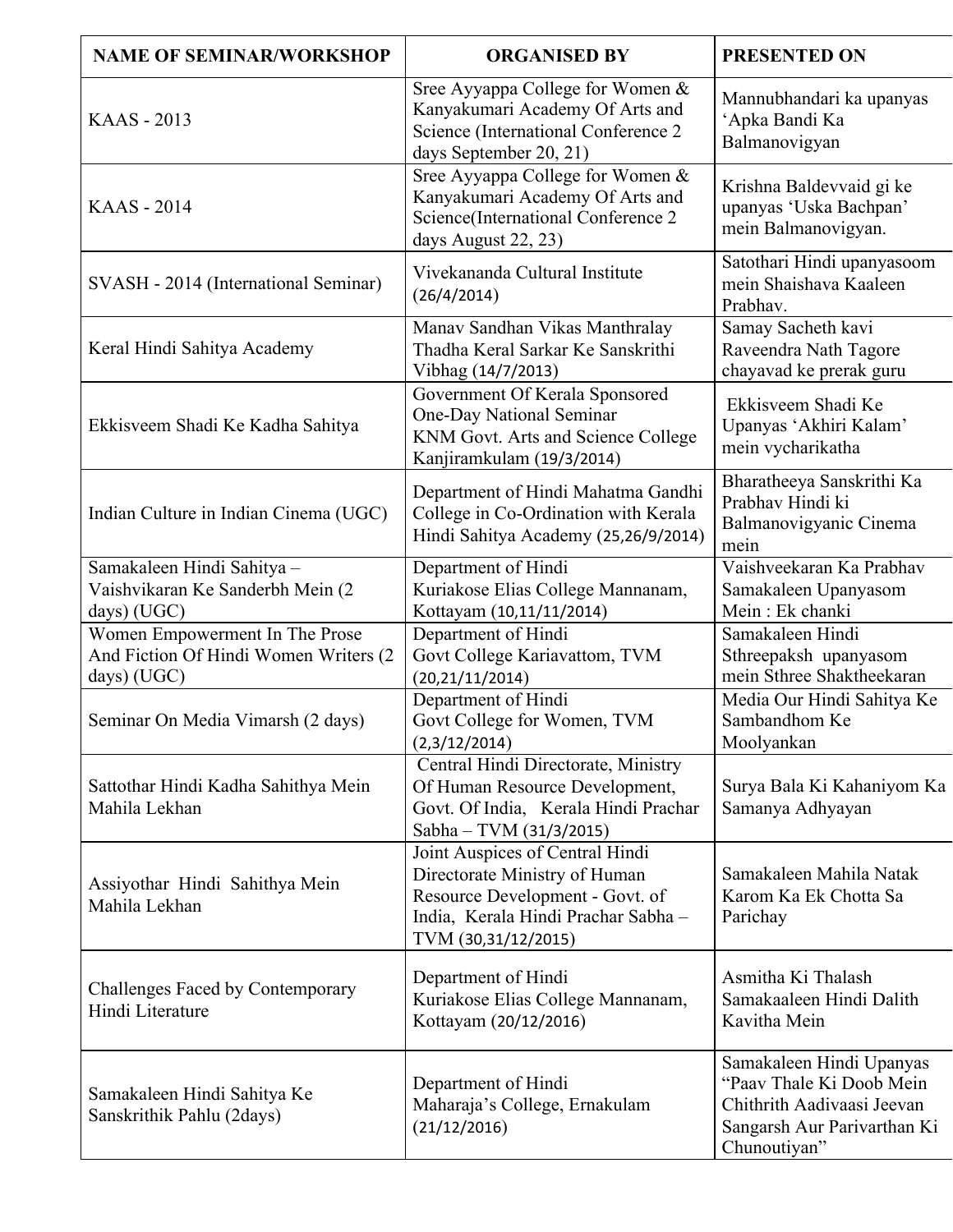| Samakaleen Hindi Sahithya: Vividh<br>Vimarsh (2 days)                | Post Graduate Department of Hindi<br>And Research Center University<br>College, Thiruvananthapuram<br>(7,8/1/2016)      | Ramanika Gupta Ki<br>'prathirodh' Kavitha Mein<br><b>Chitrith Dalith Vimarsh</b>          |
|----------------------------------------------------------------------|-------------------------------------------------------------------------------------------------------------------------|-------------------------------------------------------------------------------------------|
| Portrayal of Villages in Hindi Literature<br>$(3 \text{ days})$      | Department of Hindi university of<br>Kerala, Karyavattom,<br>Thiruvananthapuram (17,18,19/1/2017)                       | 'Sonamatti' Aur 'Babool'<br>Upanyasom Mein Abhivyakh<br>Grameen Sanskrithi Ek<br>Pahachan |
| Ramvilas Sharma Ka Rachana Sansar (2<br>days)                        | Central Institute of Hindi, Agra &<br>Dept. of Hindi University of Kerala<br>Kariavattom Campus, TVM<br>(26, 27/3/2013) | Participated                                                                              |
| Workshop on Research Methodology (2)<br>days)                        | International Center for Kerala<br>Studies, University of Kerala<br>Kariavattom Campus, TVM<br>(29,30/5/2013)           | Participated                                                                              |
| Main Trends of Research in Hindi<br>Language and Literature (2 days) | Department of Hindi<br>University of Kerala, Kariavattom<br>Campus, TVM (13, 14/12/2016)                                | Participated                                                                              |
| Annual Research Conference (2 days)                                  | Mahatma Gandhi College,<br>Keshavadasapuram, TVM<br>(17, 18/3/2017)                                                     | <b>Oral Presentation</b>                                                                  |

# **PUBLICATIONS**

| <b>TITLE OF PAPER</b>                                                         | <b>NAME OF JOURNAL</b>                                                                           | <b>ISBN/ISSN NO.</b>             | <b>YEAR OF</b><br><b>PUBLISHING</b> |
|-------------------------------------------------------------------------------|--------------------------------------------------------------------------------------------------|----------------------------------|-------------------------------------|
| Kaviguru Raveendranath aur<br>Hindi Sahitya                                   | Kerala Hindi Sahithya Academy<br>Shodh Pathrika                                                  | 26957-1996                       | 2014                                |
| Assiyothar Lekhika Chandra<br>Kantha ke upanyasom ka Ek<br>parichay           | Kerala Hindi Sahithya Academy<br>Shodh Pathrika                                                  | 26957-1996                       | 2014                                |
| San sathar ke badh ki<br>kahaniyom mein jeevan<br>yadhardh                    | Sangradhan                                                                                       | $ISSN 2278 - 6880$               | 2014                                |
| Balmanovigyan: Ek chotta sa<br>adhyayan                                       | Sangradhan                                                                                       | $ISSN 2278 - 6880$               | 2014                                |
| Balmanovigyanic sidhanth ke<br>paripreshy mein shivani ke<br>'Kainja' upanyas | Shodh Darpan, Department of<br>Hindi University of Kerala,<br>Karyavattom,<br>Thiruvananthapuram | ISSN 2347 8152                   | 2016                                |
| Samakaaleen Hindi sahitya<br>Vysweekaran Ke Sandarbh<br>Mein                  | Saraswathy Prakashan, A483<br>Kamara No 965, Ullas Nagar,<br>Mumbai                              | <b>ISBN</b><br>978-93-81980-24-8 | 2016                                |
| Assiyothar Lekhika Roopsingh<br>Chandhel ke upanyas 'Pathar                   | Vaarthavaahak, Hindi Shiksha<br>Samithi Odisha                                                   | ISSN 2321-8789                   | 2016                                |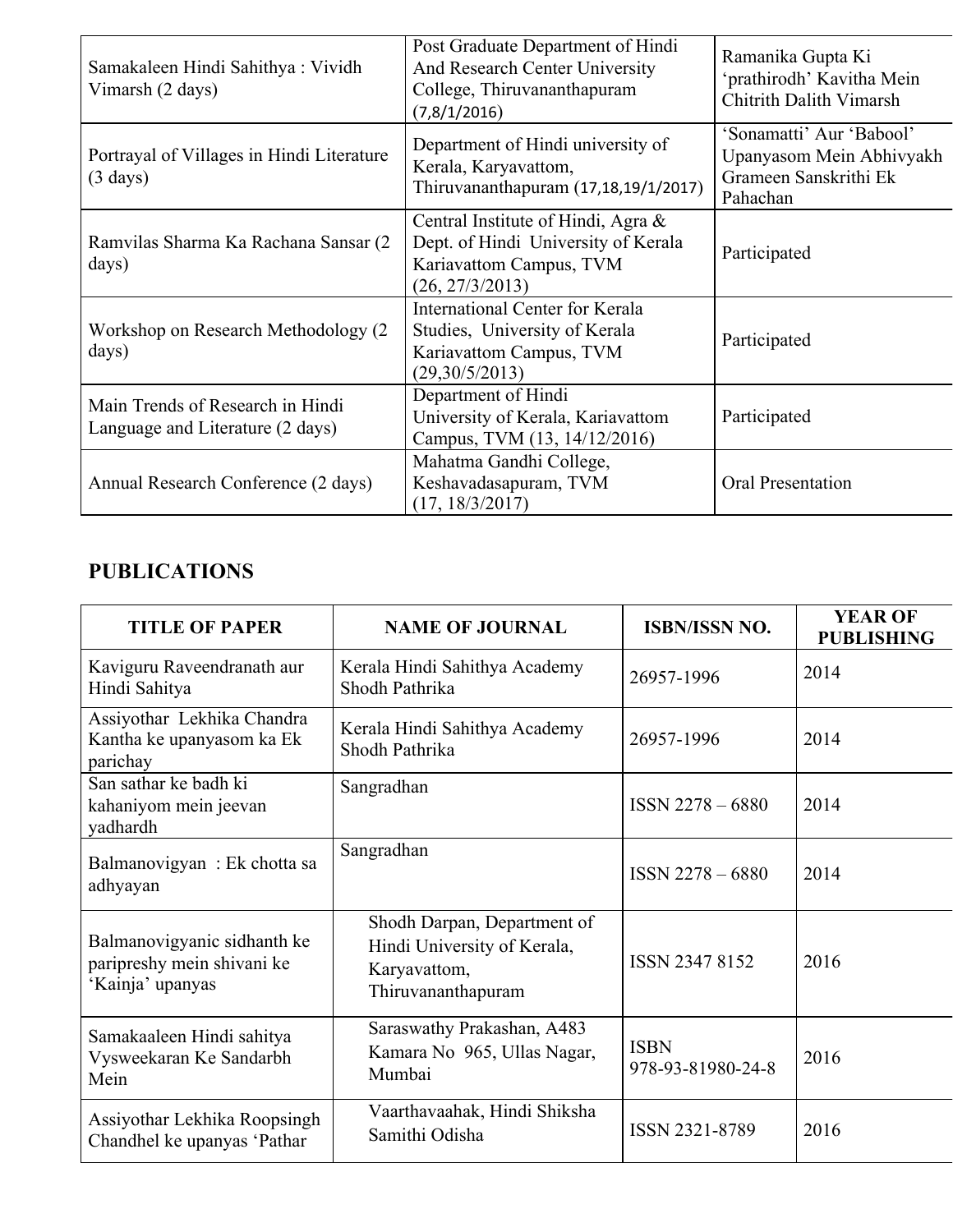| Vaarthavaahak, Hindi Shiksha<br>Samithi Odisha | ISSN 2321-8789                   | 2016 |
|------------------------------------------------|----------------------------------|------|
|                                                |                                  |      |
| <b>KAAS</b>                                    | <b>ISBN</b><br>978-93-81658-07-9 | 2013 |
|                                                |                                  |      |
| <b>KAAS</b>                                    | <b>ISBN</b><br>978-93-81658-07-9 | 2014 |
|                                                |                                  |      |
| <b>SVASH</b>                                   | <b>ISBN</b><br>978-81-907480-9-4 | 2014 |
|                                                |                                  |      |

# **WEBINAR**

# **INTERNATIONAL WEBINAR**

| <b>TOPIC</b>                                                    | <b>ORGANISED BY</b>                      | <b>DATE</b>   |
|-----------------------------------------------------------------|------------------------------------------|---------------|
| Phaneeswar Nath Renu: Anchal Our<br>Mukthibodh                  | Bharatheey Bhasha Parishad -<br>Kolkatha | 29-08-2020    |
| Hindi Ka Vaishik Pridrisya<br>Chunouthiyaam Evam Sambhavanayein | Lekshmi Mahavidhyalay, Delhi             | 29,30-09-2020 |

### **NATIONAL WEBINAR**

| <b>TOPIC</b>                                                                      | <b>ORGANISED BY</b>                                                            | <b>DATE</b>      |
|-----------------------------------------------------------------------------------|--------------------------------------------------------------------------------|------------------|
| Role of Patent in the Development of<br><b>Indian Pharmaceutical Industry</b>     | P.G And Research Department of<br>Commerce, St. Peter's College,<br>Kolenchery | 19-08-2020       |
| Impact of Covid-19 Pandemic and the<br>Exigency to Revamp the Education<br>System | Christ College, Vizhinjam                                                      | 28-08-2020       |
| Covid-19 Facts and Fiction Internal<br><b>Panel Discussion Online</b>             | St. Joseph Training College,<br>Mannanam, Kottayam                             | 10-09-2020       |
| Bhumandaleekaran Mein Sthree Ki<br>Bhomika                                        | St. Joseph College (Autonomous)<br>Irinjalakuda, Kerala, India                 | 29-09-2020       |
| Fulbright-Nehru Fellowships                                                       | St. Joseph Training College,<br>Mannanam, Kottayam                             | 27-10-2020       |
| Nazira Sharma: Paryavaran Our<br>Manaveey Rishte                                  | Christ Nagar College, Maranalloor,<br><b>TVM</b>                               | $07 - 11 - 2020$ |
| Lecture Series 15<br>Kahani Mein Navachar                                         | Department of Hindi Govt. Women's<br>College, Thiruvananthapuram               | 08-11-2020       |
| Lecture Series 18<br>Mahila Atmakatha Evam Chunouthiyam                           | Department of Hindi Govt. Women's<br>College, Thiruvananthapuram               | 27-11-2020       |
| Lecture Series 19<br>Naari Vimarsh                                                | Department of Hindi Govt. Women's<br>College, Thiruvananthapuram               | 04-12-2020       |